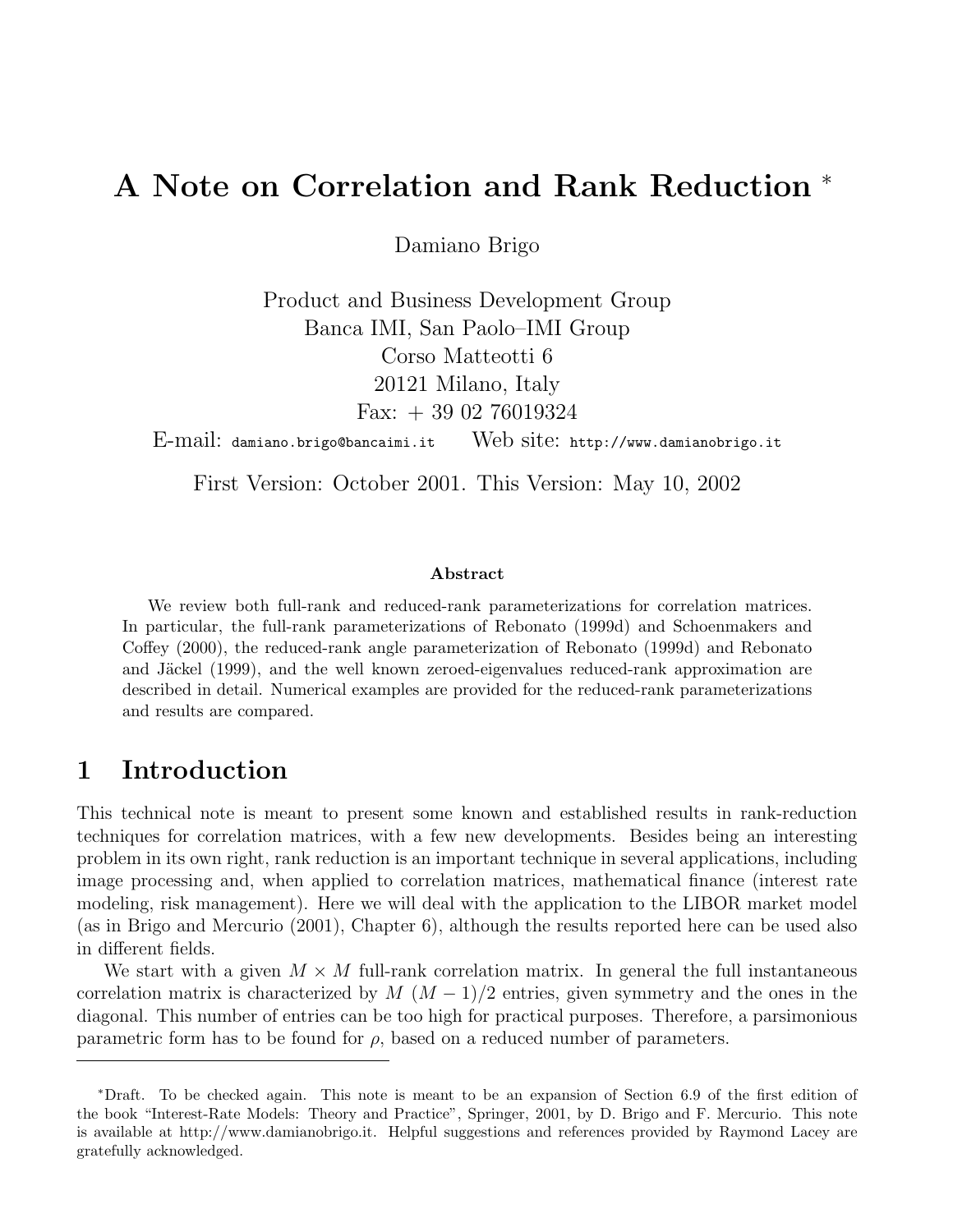As a first possibility, we may decide to maintain a *full-rank* correlation matrix involving a number of parameters that is smaller than  $M(M-1)/2$ . Such an approach has been followed by Schoenmakers and Coffey (2000), in connection to swaptions calibration in the LIBOR market model. We summarize some of their findings in Section 2.

Alternatively, *reduced-rank* correlations can be obtained, either through Rebonato's angles parameterization, or through eigenvalues zeroing. We review both possibilities in Section 3.

Finally, we mention Zhang and Wu (2001) for their work on optimal low-rank approximations of correlation matrices based on Lagrange multipliers techniques.

### 2 Some convenient full rank parameterizations

Schoenmakers and Coffey (2000) propose the following full-rank parametric form for the correlation matrix  $\rho$ . They consider a finite sequence of positive real numbers

$$
1 = c_1 < c_2 < \ldots < c_M, \quad \frac{c_1}{c_2} < \frac{c_2}{c_3} < \ldots < \frac{c_{M-1}}{c_M},
$$

and they set

$$
\rho^F(c)_{i,j} := c_i/c_j, \quad i \le j, \quad i, j = 1, ..., M.
$$

Notice that the correlation between changes in adjacent rates is  $\rho_{i+1,i}^F = c_i/c_{i+1}$ . The above requirements on c's translate into the requirement that the sub-diagonal of the resulting correlation matrix  $\rho^F(c)$  be increasing when moving from NW ("North-West") to SE ("South-East"). This bears the interpretation that when we move along the yield curve, the larger the tenor, the more correlated changes in adjacent forward rates become. This corresponds to the experienced fact that the forward curve tends to flatten and to move in a more "correlated" way for large maturities than for small ones. Correlations in the sub-diagonal (i.e. referring to changes in adjacent rates) thus tend to grow as the maturity increases (as the index in the sub-diagonal increases). This holds also for lower levels below the diagonal: In general the map

$$
i\mapsto \rho_{i+p,i}
$$

is increasing for all p. All changes between equally spaced forward rates become more correlated as their expiries increase, not only changes in adjacent forward rates.

A second property that can be important for applications to the LIBOR market model is that correlations decrease when moving away from the "1" diagonal term along a row or a column. Indeed, we see that

$$
\rho_{i,j} < \rho_{i,j+1}, \quad j < i.
$$

This follows immediately from the fact that the c's are increasing, since

$$
\rho_{i,j} = \rho_{j,i} = c_j/c_i < c_{j+1}/c_i = \rho_{i,j+1}, \quad j < i.
$$

An analogous behaviour is found when moving off the diagonal in the opposite direction:

$$
\rho_{i,j} < \rho_{i,j-1}, \quad j > i.
$$

The number of parameters needed in this formulation is M, versus the  $M(M-1)/2$  number of entries in the general correlation matrix. It is easy to prove that  $\rho^{F}(c)$  is always a viable correlation matrix if defined as above (symmetric, positive semidefinite and with ones in the diagonal).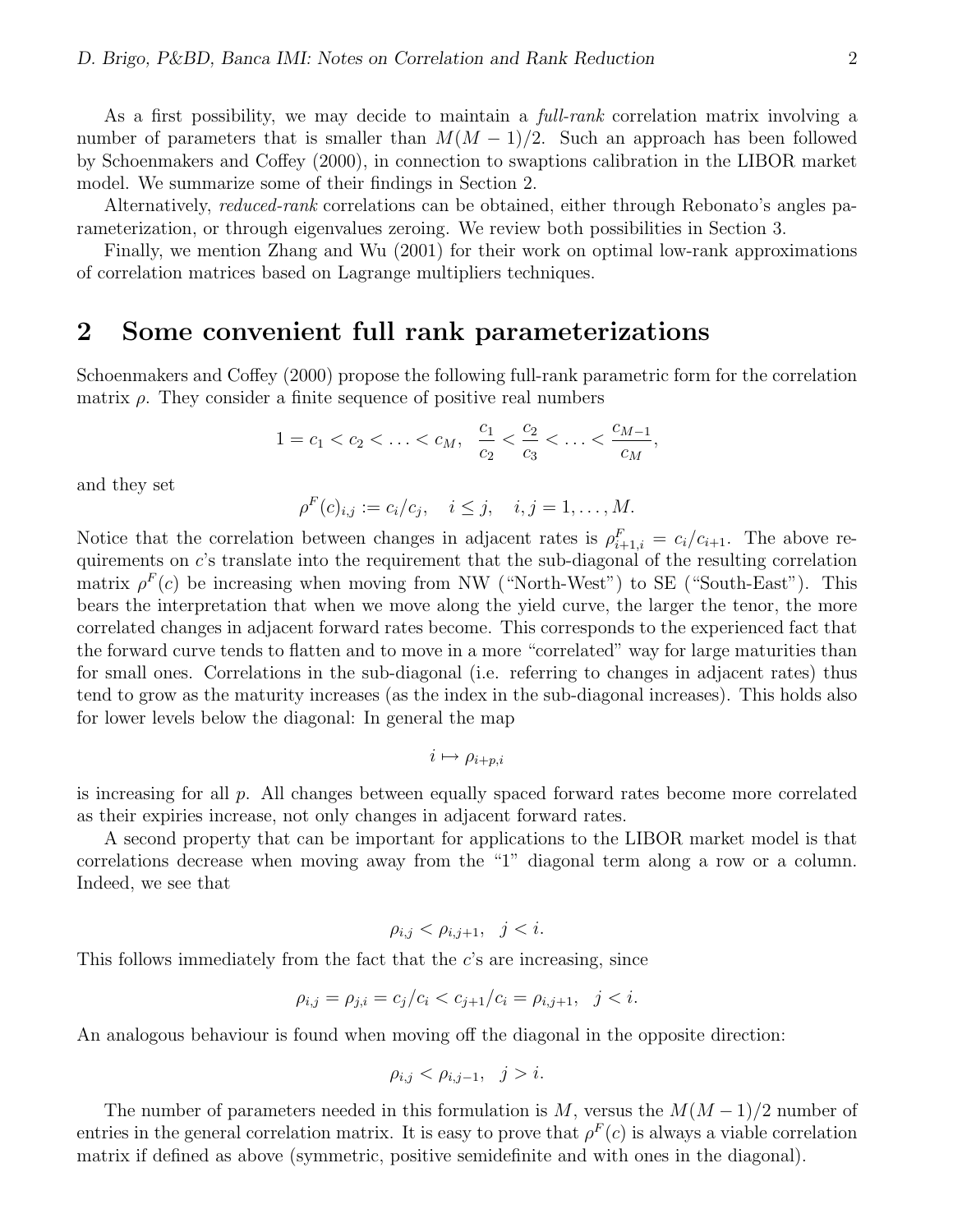Schoenmakers and Coffey (2000) observe also that this parameterization can be always characterized in terms of a finite sequence of non-negative numbers  $\Delta_2, \ldots, \Delta_M$ :

$$
c_i = \exp\left[\sum_{j=2}^i j\Delta_j + \sum_{j=i+1}^M (i-1)\Delta_j\right].
$$

Some particular cases in this class of parameterizations that Schoenmakers and Coffey (2000) consider to be promising can be formulated through suitable changes of variables as follows. The first is the case where all  $\Delta$ 's are equal  $(\Delta_2 = \ldots = \Delta_{M-1})$  except the last one: by a change of variable one has

Stable, full rank, two-parameters, "increasing along sub-diagonals" parameterization for instantaneous correlation:

$$
\rho_{i,j} = \exp\left[-\frac{|i-j|}{M-1}\left(-\ln \rho_{\infty} + \eta \frac{M-1-i-j}{M-2}\right)\right].
$$

Stability here is meant to point out that relatively small movements in the c-parameters connected to this form (and thus in the correlations themselves) cause relatively small changes in  $\rho_{\infty}$ and  $\eta$ . Notice that  $\rho_{\infty} = \rho_{1,M}$  is the correlation between the farthest forward rates in the family considered, whereas  $\eta$  is related to the first non-zero  $\Delta$ , i.e.  $\eta = \Delta_{M-1}(M-1)(M-2)/2$ .

A three-parameters form is obtained with the  $\Delta_i$ 's following a straight line (two parameters) for  $i = 2, 3, \ldots, M-1$  and set to a third parameter for  $i = M$ . Again through a change of variable, this form can be expressed in a laborious expression generalizing the previous one. The calibration experiments of Schoenmakers and Coffey (2000) pointed out, however, that the parameter associated with the final point  $\Delta_{M-1}$  of our straight line in the  $\Delta$ 's is practically always close to zero. Setting thus  $\Delta_{M-1} = 0$  and maintaining the other characteristics of the last parameterization leads to the following

Improved, stable, full rank, two-parameters, "increasing along sub-diagonals" parameterization for instantaneous correlations:

$$
\rho_{i,j} = \exp \left[ -\frac{|i-j|}{M-1} \left( -\ln \rho_{\infty} + \eta \frac{i^2 + j^2 + ij - 3Mi - 3Mj + 3i + 3j + 2M^2 - M - 4}{(M-2)(M-3)} \right) \right].
$$

As before,  $\rho_{\infty} = \rho_{1,M}$ , whereas  $\eta$  is related to the steepness of the straight line in the  $\Delta$ 's. Finally, consider the

Classical, two-parameters, exponentially decreasing parameterization

$$
\rho_{i,j} = \rho_{\infty} + (1 - \rho_{\infty}) \exp[-\beta |i - j|], \quad \beta \ge 0,
$$

where now  $\rho_{\infty}$  is only asymptotically representing the correlation between the farthest rates in the family.

Schoenmakers and Coffey (2000) point out that Rebonato's (1999c,d) full-rank parameterization, consisting in the following perturbation of the classical structure:

Rebonato's three parameters full rank parameterization

$$
\rho_{i,j} = \rho_{\infty} + (1 - \rho_{\infty}) \exp[-|i - j|(\beta - \alpha \max(i, j))],
$$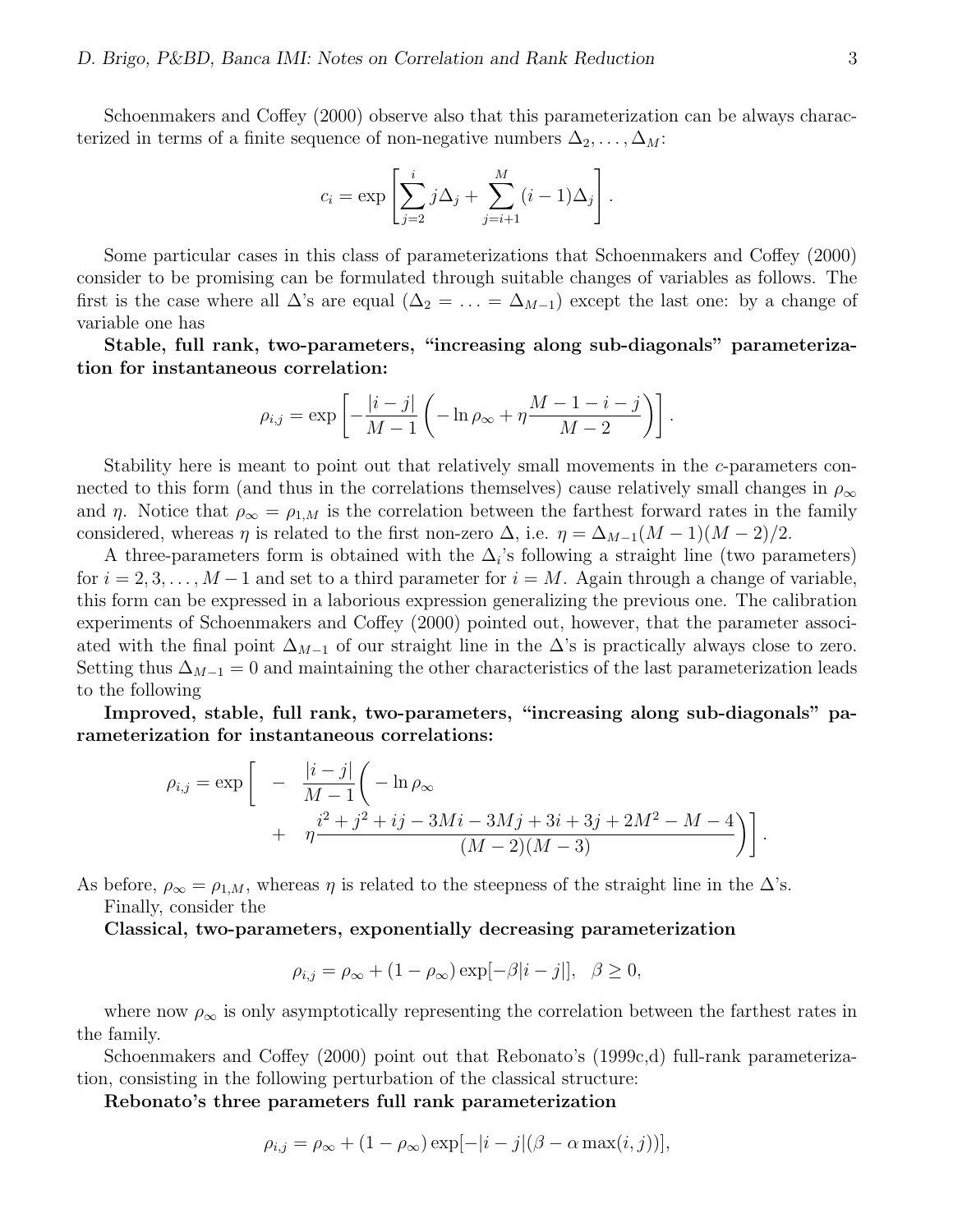has still the desirable property of being increasing along sub-diagonals. However, this form does not fit the above general framework based on the c parameters, and moreover the domain of positivity for the resulting matrix is not specified "off-line" in terms of the parameters  $\alpha, \beta, \rho_{\infty}$ . One has to check at every step of a hypothetical calibration/optimization that the resulting matrix is positive semidefinite. On the contrary, the above formulations based on the  $c$  parameters are automatically positive semidefinite and thus do not require an iterative check in a calibration session. Since an unconstrained optimization is preferable to a constrained one, the above parameterizations of Schoenmakers and Coffey (2000) can be preferred from this point of view.

# 3 Reduced-rank formulations: Angles and eigenvalues zeroing

We know that, being  $\rho$  a positive definite symmetric matrix, it can be written as

$$
\rho = PHP',
$$

where P is a real orthogonal matrix,  $P'P = PP' = I_M$ , and H is a diagonal matrix of the positive eigenvalues of  $\rho$ . The columns of P are the eigenvectors of  $\rho$ , associated to the eigenvalues located in the corresponding position in the diagonal matrix H. Let  $\Lambda$  be the diagonal matrix whose entries are the square roots of the corresponding entries of H, so that if we set  $A := P\Lambda$  we have both

$$
AA' = \rho, \quad A'A = H \; .
$$

We can try and mimic the decomposition  $\rho = AA'$  by means of a suitable *n*-rank  $M \times n$  matrix B such that  $BB'$  is an n-rank correlation matrix, with typically  $n \ll M$ .

The advantage of doing so is that we may take as new noise a standard  $n$ -dimensional Brownian motion W and replace the original M-dimensional random shocks  $dZ(t)$  by B  $dW(t)$ . In other terms, we move from a noise correlation structure

$$
dZ \ dZ' = \rho \ dt
$$

to

$$
B\ dW(B\ dW)' = B\ dW dW'\ B' = BB'dt.
$$

Therefore, with noise given by  $B dW$  our new instantaneous noise-correlation matrix is  $BB'$  whose rank is  $n \ll M$ , and the dimension of our random shocks has decreased to n. We set

$$
\rho^B = BB'.
$$

If we decide to adopt indeed a reduced-rank approach, we are left with the problem of choosing a suitable parametric form for the  $B$  matrix, such that  $BB'$  is a possible correlation matrix.

#### 3.1 Rebonato's angles formulation

Rebonato (1999d) suggests the following general form for the *i*-th row of the above B matrix:

$$
b_{i,1} = \cos \theta_{i,1}
$$
  
\n
$$
b_{i,k} = \cos \theta_{i,k} \sin \theta_{i,1} \cdots \sin \theta_{i,k-1}, \quad 1 < k < n,
$$
  
\n
$$
b_{i,n} = \sin \theta_{i,1} \cdots \sin \theta_{i,n-1},
$$
\n(1)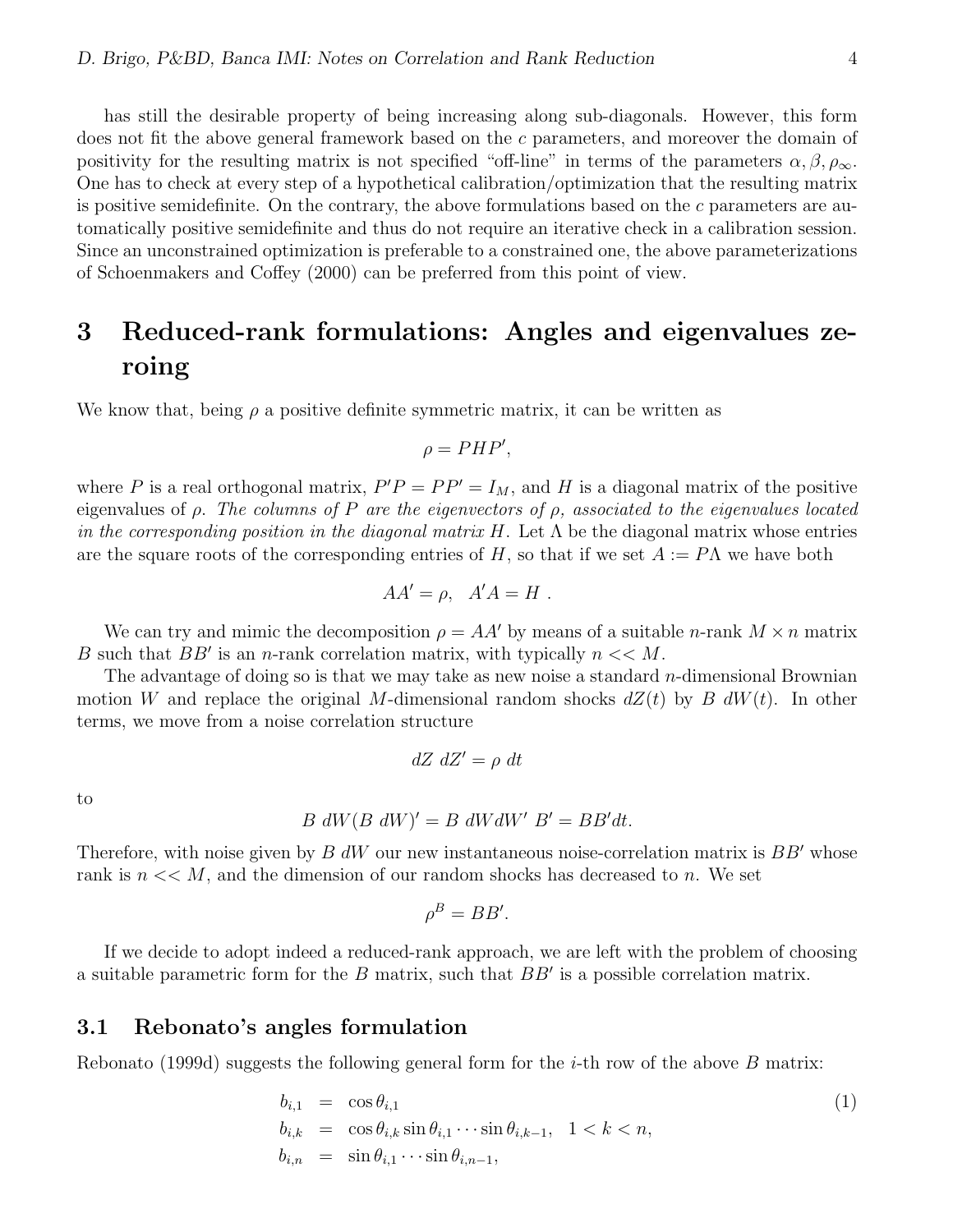for  $i = 1, 2, \ldots, M$ . Notice that with this parameterization  $\rho^B =: \rho(\theta)$  is clearly positive semidefinite and its diagonal terms are ones. It follows that  $\rho(\theta)$  is a possible correlation matrix. The number of parameters in this case is  $M \times (n-1)$ .

A particular case of the above formulation (Morini (2002)) is obtained when considering  $\theta_{i,j} =$  $\theta_i$  for all j, resulting in angles that are homogeneous with respect to the column index. This formulation lowers the number of angles considerably. One may wonder whether there is a compact formula for the correlation resulting from this suggestion. We now briefly investigate this problem. The M parameters n-rank correlation matrix  $\rho(\theta)$  reads, by straightforward calculations,

$$
\rho_{i,j}(\theta) = \cos \theta_i \cos \theta_j + \sum_{k=1}^{n-2} \cos \theta_i \cos \theta_j (\sin \theta_i \sin \theta_j)^k + (\sin \theta_i \sin \theta_j)^{n-1}.
$$

By recalling that  $1 + x + \ldots + x^m = (1 - x^{m+1})/(1 - x)$  and setting  $\sin \theta_i = \alpha_i$ , we obtain easily that the above expression is equivalent to the following  $n$ -rank parameterization:

 $n$ -rank, column-homogeneous angles parameterization:

$$
(\rho_H)_{i,j} = \sqrt{(1 - \alpha_i^2)(1 - \alpha_j^2)} \frac{1 - (\alpha_i \alpha_j)^{n-1}}{1 - \alpha_i \alpha_j} + (\alpha_i \alpha_j)^{n-1}, \ \alpha_k \in (-1, 1),
$$

with  $\rho_H = B_H B_H'$ , where

$$
(b_H)_{i,j} = (1 - \alpha_i^2)^{\frac{1\{j < n\}}{2}} \alpha_i^{(j-1)},
$$

 $1\{\cdot\}$  denoting the indicator function of the argument inside curly brackets.

Let us now consider a simple two-factor structure,  $n = 2$ , consisting of M parameters. This is obtained as

$$
b_{i,1} = \cos \theta_{i,1}, \quad b_{i,2} = \sin \theta_{i,1} \tag{2}
$$

Dropping the second subscript for  $\theta$ , we have

$$
\rho_{i,j}^B = b_{i,1}b_{j,1} + b_{i,2}b_{j,2} = \cos(\theta_i - \theta_j). \tag{3}
$$

This structure consists of M parameters  $\theta_1, \ldots, \theta_M$ .

Notice the following interesting feature of the general angle parameterization. Assume we use this parameterization while keeping full-rank  $n = M$ . The number of angle parameters is then  $M(M-1)$ , and is twice the  $M(M-1)/2$  significant entries in the correlation matrix. The angle parameterization in this case increases the dimension, and this is usually considered a drawback. One has to remember, however, that the angle parameterization embeds the constraints on the one-entries diagonal and on symmetry and positive semidefiniteness. The excess in parameters is understood with a toy example in dimension two. Take  $n = M = 2$ . Then we have only one correlation parameter  $\rho_{1,2} = \rho_{2,1} = c$ , but two angles:

$$
\left[\begin{array}{cc} 1 & c \\ c & 1 \end{array}\right] = \left[\begin{array}{cc} 1 & \cos(\theta_2 - \theta_1) \\ \cos(\theta_2 - \theta_1) & 1 \end{array}\right].
$$

As we see, what matters here is the difference between the angles (1 parameter) and not the particular angles themselves (2 parameters).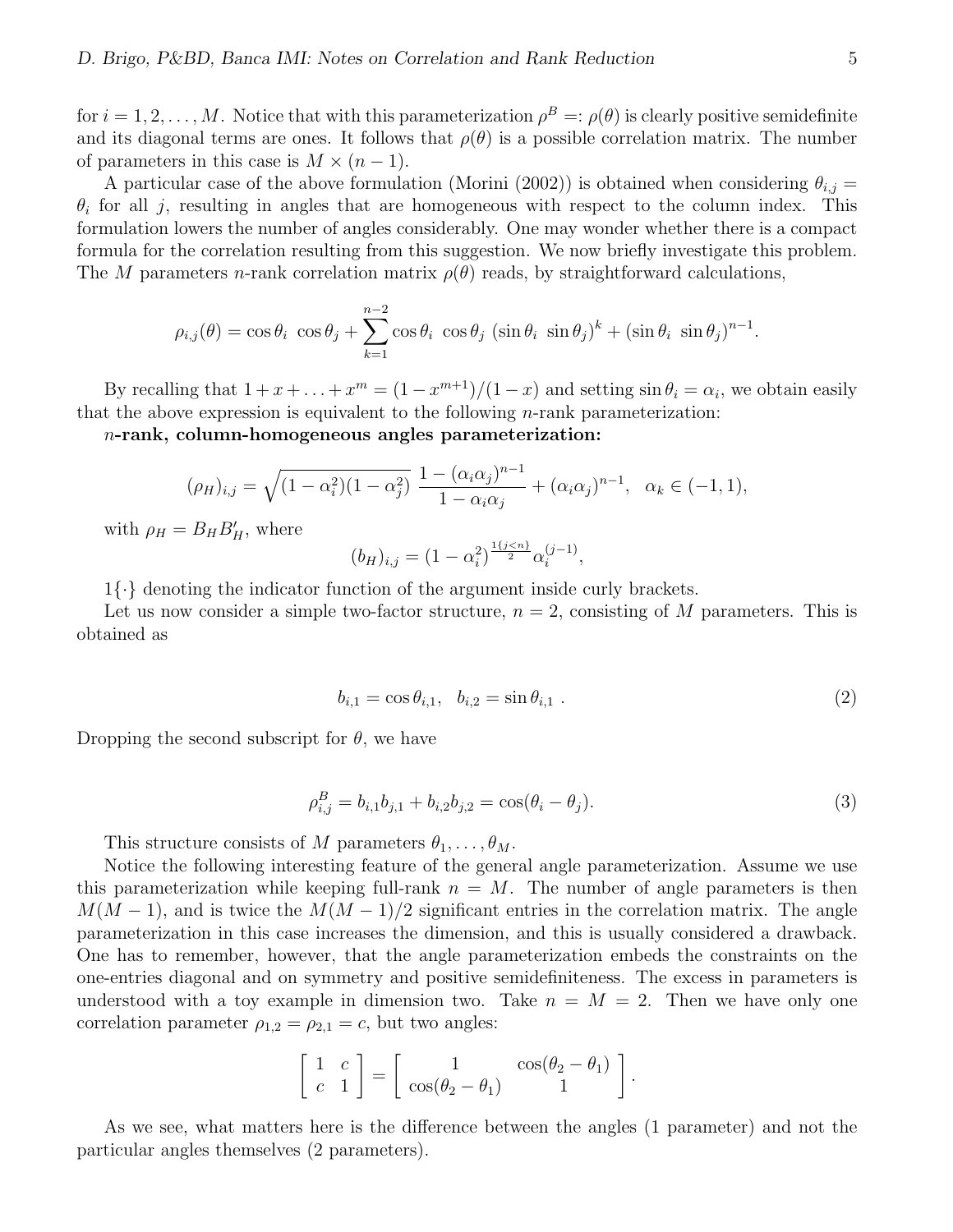Incidentally, we see that the reduction of the number of parameters in the correlation matrix cannot be solved simply by slightly reducing the rank through the angle formulation. If we wish the number  $M(n-1)$  of parameters of the angle parameterization to be much smaller than the significant number of  $M(M-1)/2$  entries in the full rank matrix, we need ask not only  $n < M$ , as the rank reduction implies, but rather

$$
n \ll (M+1)/2.
$$

This is a possibly disturbing feature, making also the correspondence  $\theta \mapsto \rho(\theta)$  not one to one, since in the full-rank case the domain has dimension  $M(M - 1)$ , while the image space has dimension  $M(M-1)/2$ . However, Rapisarda (2002) describes a way to "standardize" the angles specification so as to restore the one-to-one nature of the correspondence, and we will hint at this result in Section 3.4.

Now let us assume we have selected  $n = 2$  as above. If M is large (typically 20), we can still have troubles with a too large number of parameters  $\theta$ . We can then select a subparameterization for the  $\theta$ 's of the type

$$
\theta_k = \vartheta(k) ,
$$

where  $\vartheta(\cdot)$  is a function depending on a small (say four or five) number of parameters. Such a function could be for example a linear-exponential combination. However, in our experience keeping the  $\theta$ 's free from a subparameterization can be necessary if we are calibrating the LIBOR market model to a large number of swaptions, when using instantaneous correlations as swaptions-fitting parameters.

In general, when we calibrate the LIBOR market model to swaptions using instantaneous correlations  $\rho$  as fitting parameters, we are free to select a priori a parametric form for the correlation matrix. We may for example take the *n* rank matrix  $\rho^B = BB'$  defined above in terms of angles  $\theta$ . Here the reduced rank is built into the parameterization and we are sure that, once the model has been calibrated, an *n*-dimensional independent shocks structure  $dW(t)$  will be sufficient to perform simulations with M dimensional correlated shocks  $B dW(t)$ .

However, in some parameterizations of the instantaneous covariance structure of the LIBOR market model, such as for example in Brigo and Mercurio (2001) Section 7.4, and Brigo and Mercurio (2002), the correlation matrix is given exogenously (say through historical estimation), instead of being calibrated to the swaption market. When the correlation matrix  $\rho$  is given as an exogenous input to the calibration, instead of being kept as a fitting parameter, it will have full rank M in general. The problem in this situation is that when decomposing  $\rho$  as  $BB'$ , the resulting B will be a  $M \times M$  matrix, so that the independent random shocks structure  $dW(t)$  in the LIBOR market model will have full dimension  $M$ , exactly as the correlated noise structure. When in need of performing Monte Carlo simulation to value exotics, this full-dimensionality is an undesirable feature.

This problem can be alleviated if we can find a way to obtain a reduced rank correlation matrix  $\rho^{(n)}$  that is, in some sense, the best approximation of the exogenously-given full-rank correlation matrix  $\rho$ . Then the swaption calibration proceeds by keeping  $\rho^{(n)}$  as exogenous correlation matrix.

We now list some possible approaches to this problem,

 $M\text{-rank-}\rho \longrightarrow n\text{-rank-}\rho^{(n)}.$ 

Summing up, we are given in input a full rank  $M \times M$  correlation matrix  $\rho$ . We aim at approximating this matrix through an at most *n*-rank correlation matrix  $\rho^{(n)}$ ,  $n < M$ .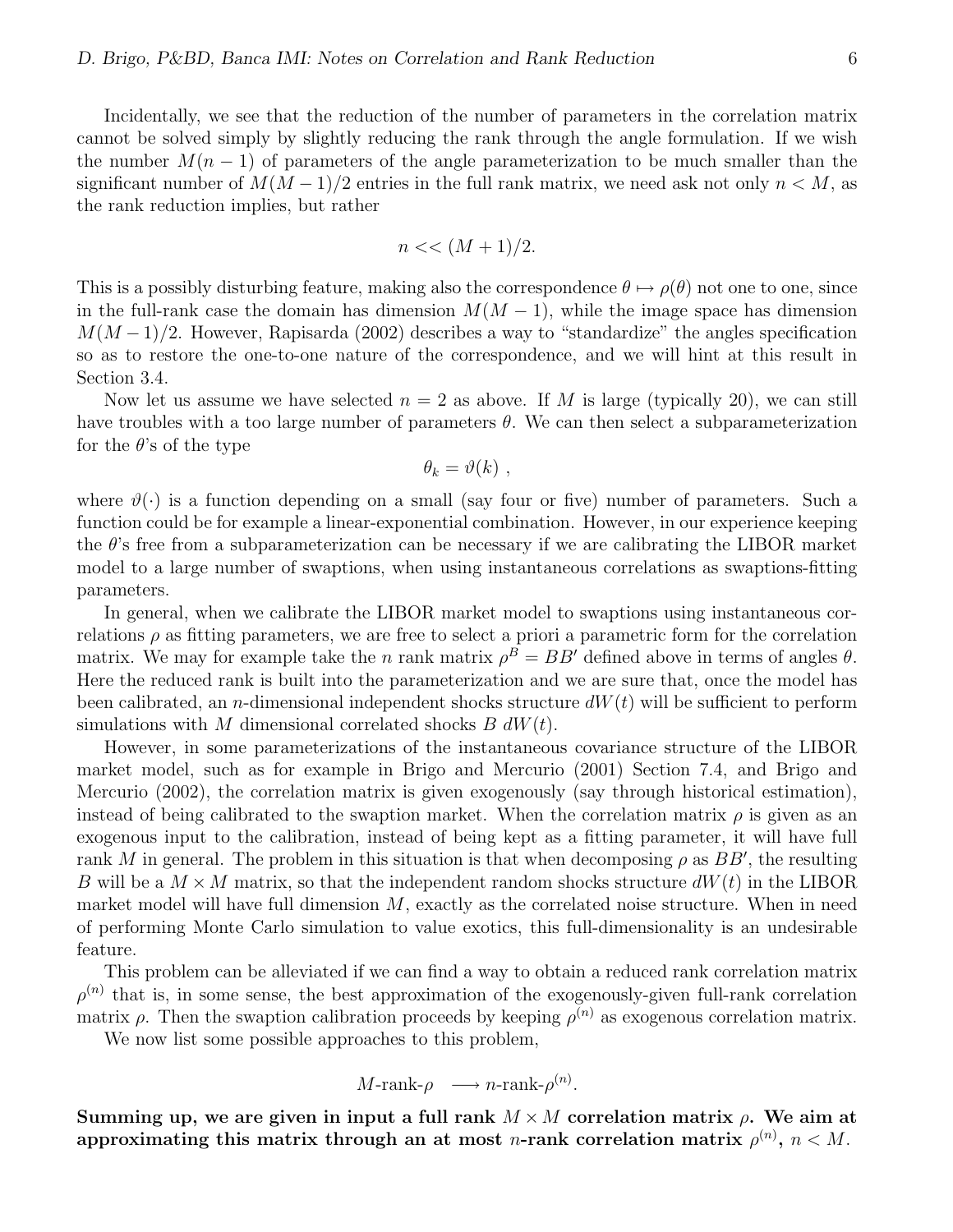### 3.2 The approach of zeroing the smallest eigenvalues and rescaling

As before, we can try and mimic the decomposition  $\rho = AA'$  by means of a suitable *n*-rank  $M \times n$ matrix B such that BB' is an n-rank correlation matrix, with typically  $n \ll M$ . But this time, instead of taking  $B$  as an angle-parameterized matrix, we define  $B$  as follows.

Consider the diagonal matrix  $\bar{\Lambda}^{(n)}$  defined as the matrix  $\Lambda$  with the  $M - n$  smallest diagonal terms set to zero.

Define then  $\bar{B}^{(n)} := P\bar{\Lambda}^{(n)}$ , and the related candidate correlation matrix

$$
\bar{\rho}^{(n)} := \bar{B}^{(n)}(\bar{B}^{(n)})'.
$$

Notice that we can also equivalently define  $\Lambda^{(n)}$  as the  $n \times n$  (instead of  $M \times M$ ) diagonal matrix obtained from  $\Lambda$  by taking away (instead of zeroing) the  $M - n$  smallest diagonal elements and shrinking the matrix correspondingly. Analogously, we can define the  $M \times n$  matrix  $P^{(n)}$  as the matrix  $P$  from which we take away the columns corresponding to the diagonal elements we took away from Λ. More precisely, if we call

$$
\Lambda_{i_1,i_1} \; , \; \Lambda_{i_2,i_2} \; , \; \ldots, \; \Lambda_{i_{M-n},i_{M-n}}
$$

the  $M-n$  smallest diagonal elements of  $\Lambda$ , then  $P^{(n)}$  is obtained from P by taking away the columns  $i_1, i_2, \ldots, i_{M-n}$ . The result does not change, in that if we define the  $M \times n$  matrix  $B^{(n)} = P^{(n)} \Lambda^{(n)}$ we have

$$
\bar{\rho}^{(n)} = \bar{B}^{(n)}(\bar{B}^{(n)})' = B^{(n)}(B^{(n)})'.
$$

We keep the  $B^{(n)}$  formulation. Now the problem is that, in general, while  $\bar{\rho}^{(n)}$  is positive semidefinite, it does not feature ones in the diagonal. Throwing away some eigenvalues from Λ has altered the diagonal. The solution is to interpret  $\bar{\rho}^{(n)}$  as a *covariance* matrix, and to derive the correlation matrix associated with it. We can do this immediately by defining

$$
\rho_{i,j}^{(n)}:=\frac{\bar{\rho}_{i,j}^{(n)}}{\sqrt{\bar{\rho}_{i,i}^{(n)}~\bar{\rho}_{j,j}^{(n)}}}.
$$

Now  $\rho_{i,j}^{(n)}$  is an *n*-rank approximation of the original matrix  $\rho$ . But how good is the approximation, and are there more precise methods to approximate a full rank correlation matrix with a n-rank matrix?

#### 3.3 The approach of optimizing on a low rank parametric form

Rebonato and Jäckel (1999) suggest the following alternative to the above procedure and then compare the two results.

We can start from an *n*-rank matrix  $\rho(\theta) = B(\theta)B'(\theta)$  defined in terms of the angles as before: the *i*-th row of  $B$  is again

$$
b_{i,1}(\theta) = \cos \theta_{i,1}
$$
  
\n
$$
b_{i,k}(\theta) = \cos \theta_{i,k} \sin \theta_{i,1} \cdots \sin \theta_{i,k-1}, \quad 1 < k < n,
$$
  
\n
$$
b_{i,n}(\theta) = \sin \theta_{i,1} \cdots \sin \theta_{i,n-1},
$$

where now the dependence on  $\theta$  has been pointed out explicitly.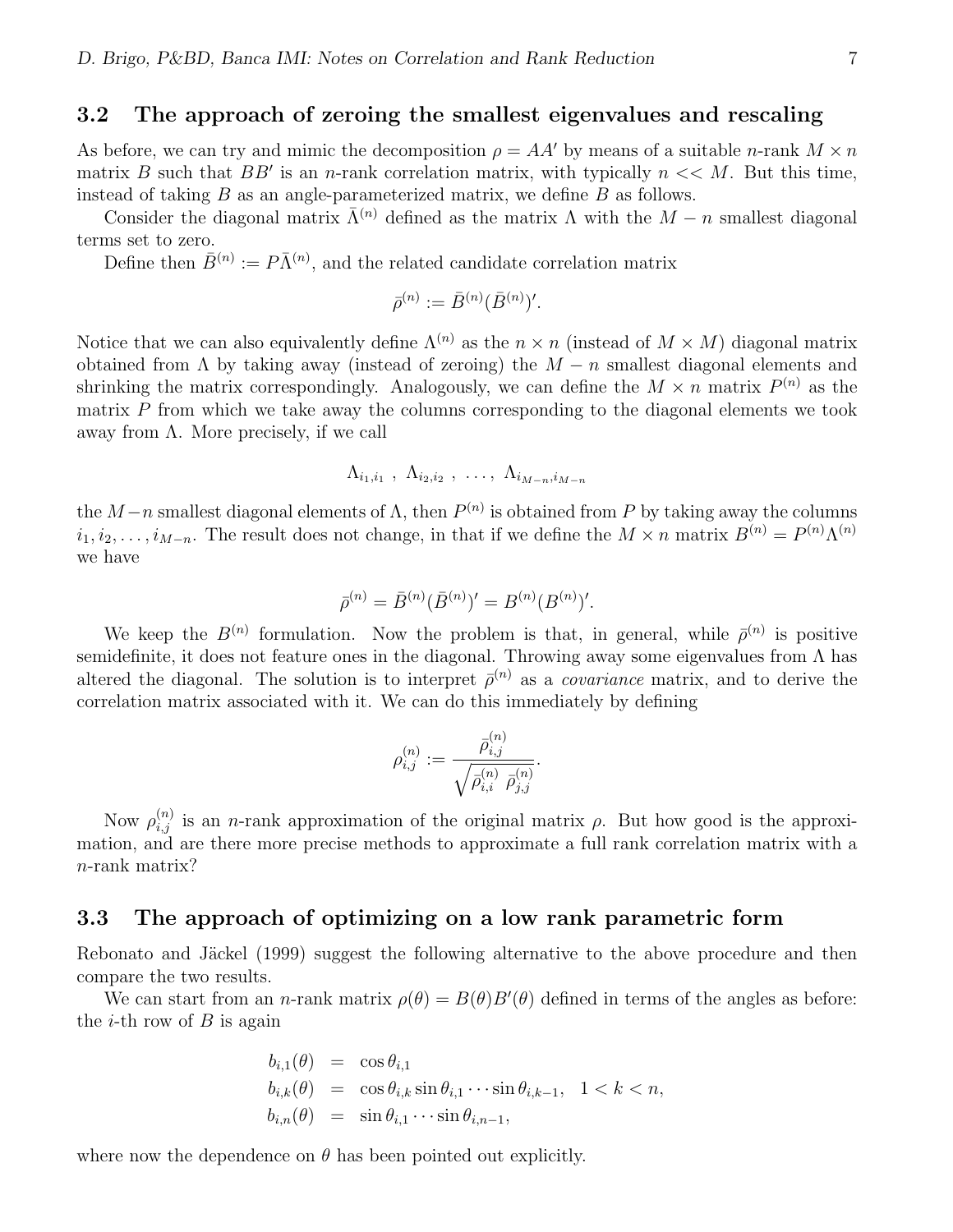When a target full-rank correlation matrix  $\hat{\rho}$  is given as input, we can try and find the parameters θ that minimize a norm of the difference between the target matrix ρ and our parameterized matrix  $\rho(\theta)$ . In other terms, we try and minimize with respect to  $\theta$  the quantity

$$
\sum_{i,j=1}^{M} (|\rho_{i,j} - \rho_{i,j}(\theta)|^2).
$$

An important feature of this formulation is that the  $\theta$ 's are completely free: The resulting matrix  $\rho(\theta)$  is always symmetric, positive semidefinite and with ones in the diagonal, so that we need to pose no constraints in the optimization.

Rebonato and Jäckel (1999) argue that the differences between this method, giving the optimal solution, and the "eigenvalues zeroing" method above is typically small, and show some examples. We are going to confirm these results with a few numerical experiments of our own in the following.

Assume we have a  $10 \times 10$  full-rank correlation matrix coming from the full-rank classical parametric form:

$$
\hat{\rho}_{i,j} = 0.5 + (1 - 0.5) \exp[-0.05|i - j|],
$$

and that we first try to fit this matrix with a rank-2 correlation structure.

The input matrix  $\hat{\rho}$  to be fitted is

|        | 0.9756 | 0.9524 | 0.9304 | 0.9094 | 0.8894 | 0.8704 | 0.8523 | 0.8352 | 0.8188 |
|--------|--------|--------|--------|--------|--------|--------|--------|--------|--------|
| 0.9756 |        | 0.9756 | 0.9524 | 0.9304 | 0.9094 | 0.8894 | 0.8704 | 0.8523 | 0.8352 |
| 0.9524 | 0.9756 |        | 0.9756 | 0.9524 | 0.9304 | 0.9094 | 0.8894 | 0.8704 | 0.8523 |
| 0.9304 | 0.9524 | 0.9756 | 1      | 0.9756 | 0.9524 | 0.9304 | 0.9094 | 0.8894 | 0.8704 |
| 0.9094 | 0.9304 | 0.9524 | 0.9756 |        | 0.9756 | 0.9524 | 0.9304 | 0.9094 | 0.8894 |
| 0.8894 | 0.9094 | 0.9304 | 0.9524 | 0.9756 | 1      | 0.9756 | 0.9524 | 0.9304 | 0.9094 |
| 0.8704 | 0.8894 | 0.9094 | 0.9304 | 0.9524 | 0.9756 |        | 0.9756 | 0.9524 | 0.9304 |
| 0.8523 | 0.8704 | 0.8894 | 0.9094 | 0.9304 | 0.9524 | 0.9756 |        | 0.9756 | 0.9524 |
| 0.8352 | 0.8523 | 0.8704 | 0.8894 | 0.9094 | 0.9304 | 0.9524 | 0.9756 |        | 0.9756 |
| 0.8188 | 0.8352 | 0.8523 | 0.8704 | 0.8894 | 0.9094 | 0.9304 | 0.9524 | 0.9756 |        |

In this case we show also the orthogonal (eigenvectors) matrix  $P$  and the diagonal (eigenvalues) matrix H such that  $\rho = PHP'$ . The matrix P is

| $-0.0714$ | 0.1398    | 0.2072    | 0.2657    | 0.3224    | 0.3652    | $-0.4045$ | $-0.4261$ | 0.4293    | 0.3081 |
|-----------|-----------|-----------|-----------|-----------|-----------|-----------|-----------|-----------|--------|
| 0.2039    | $-0.3624$ | $-0.4416$ | $-0.424$  | $-0.3099$ | $-0.1325$ | $-0.0844$ | $-0.2703$ | 0.4003    | 0.3135 |
| $-0.3164$ | 0.4468    | 0.3137    | $-0.0024$ | $-0.3193$ | $-0.4466$ | 0.3067    | $-0.0081$ | 0.3247    | 0.3175 |
| 0.3982    | $-0.3612$ | 0.0715    | 0.4252    | 0.3131    | $-0.1406$ | 0.4401    | 0.2577    | 0.2113    | 0.3202 |
| $-0.4412$ | 0.1379    | $-0.3981$ | $-0.2623$ | 0.3162    | 0.3603    | 0.2038    | 0.423     | 0.0733    | 0.3216 |
| 0.4412    | 0.1379    | 0.3981    | $-0.2623$ | $-0.3162$ | 0.3603    | $-0.2038$ | 0.423     | $-0.0733$ | 0.3216 |
| $-0.3982$ | $-0.3612$ | $-0.0715$ | 0.4252    | $-0.3131$ | $-0.1406$ | $-0.4401$ | 0.2577    | $-0.2113$ | 0.3202 |
| 0.3164    | 0.4468    | $-0.3137$ | $-0.0024$ | 0.3193    | $-0.4466$ | $-0.3067$ | $-0.0081$ | $-0.3247$ | 0.3175 |
| $-0.2039$ | $-0.3624$ | 0.4416    | $-0.424$  | 0.3099    | $-0.1325$ | 0.0844    | $-0.2703$ | $-0.4003$ | 0.3135 |
| 0.0714    | 0.1398    | $-0.2072$ | 0.2657    | $-0.3224$ | 0.3652    | 0.4045    | $-0.4261$ | $-0.4293$ | 0.3081 |

whereas H is the  $10 \times 10$  diagonal matrix whose diagonal elements ( $\hat{\rho}$ 's eigenvalues) are, from NW to SE:

0.0128 0.0138 0.0157 0.0191 0.0249 0.0359 0.0594 0.1268 0.4207 9.2709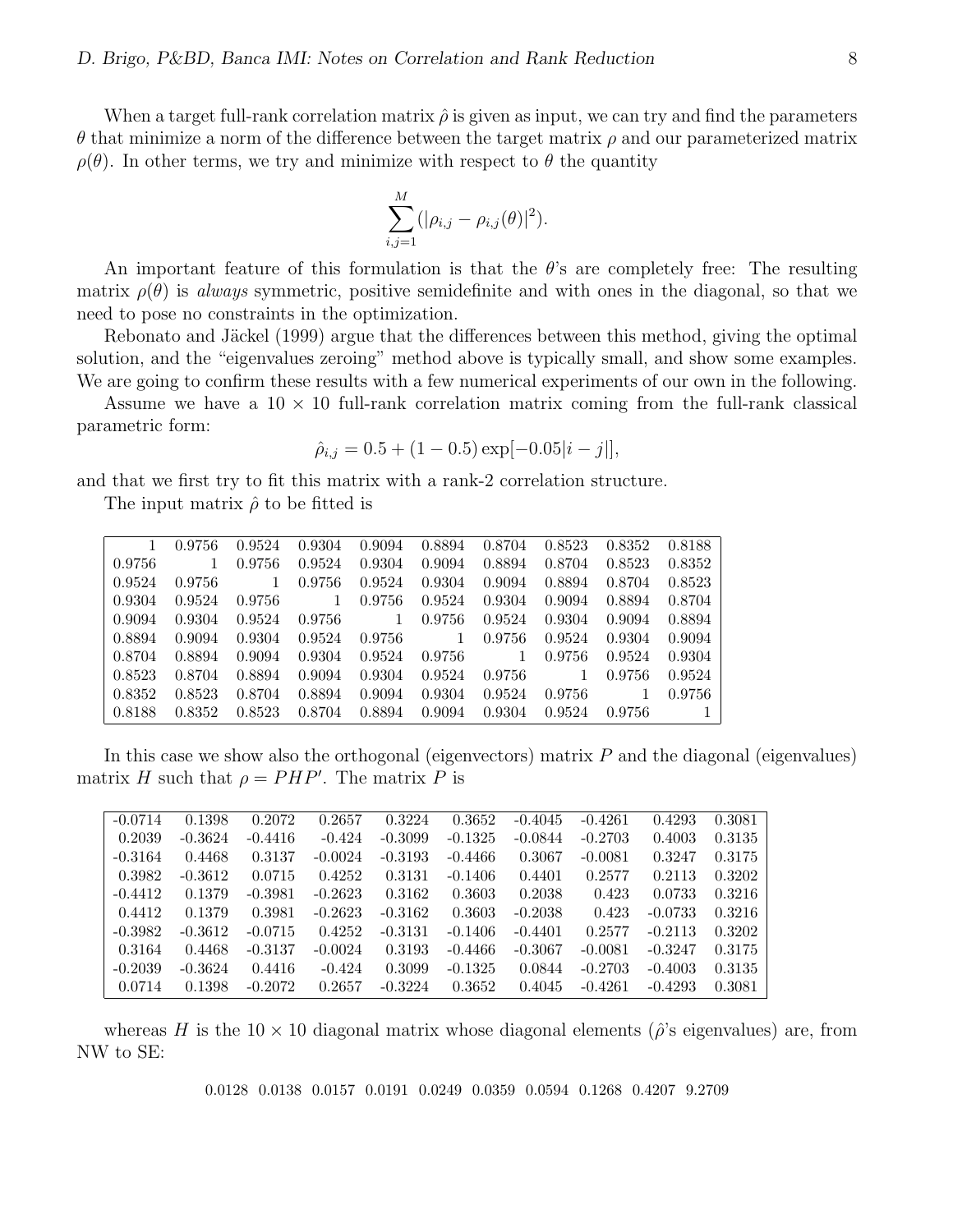In this case the smallest eight eigenvalues are the first eight. We are thus left with the matrix  $P^{(2)}$  given by the last two columns of P, and  $\Lambda^{(2)}$  given by

| $\sqrt{0.4207}$ |                 |
|-----------------|-----------------|
|                 | $\sqrt{9.2709}$ |

By defining the  $10 \times 2$  matrix  $B^{(2)} := P^{(2)} \Lambda^{(2)}$  and by following the above procedure we obtain, through scaling of  $\bar{\rho}^{(2)} = B^{(2)}(B^{(2)})'$  the final rank-2 correlation matrix  $\rho^{(2)}$ :

|        | 0.9997 | 0.9973 | 0.9889 | 0.9713 | 0.9437 | 0.9097 | 0.8761 | 0.8503 | 0.838  |
|--------|--------|--------|--------|--------|--------|--------|--------|--------|--------|
| 0.9997 | 1      | 0.9987 | 0.9921 | 0.9765 | 0.9511 | 0.919  | 0.887  | 0.8622 | 0.8503 |
| 0.9973 | 0.9987 | 1      | 0.9972 | 0.9863 | 0.9656 | 0.938  | 0.9094 | 0.887  | 0.8761 |
| 0.9889 | 0.9921 | 0.9972 | 1      | 0.9959 | 0.9824 | 0.9613 | 0.938  | 0.919  | 0.9097 |
| 0.9713 | 0.9765 | 0.9863 | 0.9959 |        | 0.9953 | 0.9824 | 0.9656 | 0.9511 | 0.9437 |
| 0.9437 | 0.9511 | 0.9656 | 0.9824 | 0.9953 |        | 0.9959 | 0.9863 | 0.9765 | 0.9713 |
| 0.9097 | 0.919  | 0.938  | 0.9613 | 0.9824 | 0.9959 |        | 0.9972 | 0.9921 | 0.9889 |
| 0.8761 | 0.887  | 0.9094 | 0.938  | 0.9656 | 0.9863 | 0.9972 | 1.     | 0.9987 | 0.9973 |
| 0.8503 | 0.8622 | 0.887  | 0.919  | 0.9511 | 0.9765 | 0.9921 | 0.9987 |        | 0.9997 |
| 0.838  | 0.8503 | 0.8761 | 0.9097 | 0.9437 | 0.9713 | 0.9889 | 0.9973 | 0.9997 |        |

This is the rank-2 matrix resulting from the "eigenvalues zeroing" quick procedure. Notice that we can express this rank-2 matrix by means of its angles parameters. By inverting the relevant transformation, we see that this matrix is associated with the angles  $\theta^{(2)}$  given by

 $\theta^{(2)} = [1.2886 \quad 1.3081 \quad 1.3586 \quad 1.4333 \quad 1.5233 \quad 1.6183 \quad 1.7083 \quad 1.7830 \quad 1.8335 \quad 1.8530]'$ .

As a more refined alternative, we now consider the above rank-2 parameterization in the  $\theta$ 's and minimize the difference

$$
\sum_{i,j=1}^{M} (|\hat{\rho}_{i,j} - \rho_{i,j}(\theta)|^2)
$$

through a numerical optimization. The numerical optimization takes a few seconds in an interpreted language such as MATLAB and yields

 $\theta^{*(2)} = [1.2367 \quad 1.2812 \quad 1.3319 \quad 1.3961 \quad 1.4947 \quad 1.6469 \quad 1.7455 \quad 1.8097 \quad 1.8604 \quad 1.9049].$ 

Compare these angles  $\theta^{*(2)}$  to  $\theta^{(2)}$  to see how close the quickly-computed zeroed-eigenvalues matrix  $\rho^{(2)} = \rho(\theta^{(2)})$  is to the optimal rank-2 correlation matrix  $\rho(\theta^{*(2)})$ .

The resulting optimal rank-2 matrix  $\rho(\theta^{*(2)})$  is given by

|        | 0.999  | 0.9955 | 0.9873 | 0.9669 | 0.917  | 0.8733 | 0.8403 | 0.8117 | 0.7849 |
|--------|--------|--------|--------|--------|--------|--------|--------|--------|--------|
| 0.999  |        | 0.9987 | 0.9934 | 0.9773 | 0.9339 | 0.8941 | 0.8636 | 0.8369 | 0.8117 |
| 0.9955 | 0.9987 |        | 0.9979 | 0.9868 | 0.9508 | 0.9157 | 0.888  | 0.8636 | 0.8403 |
| 0.9873 | 0.9934 | 0.9979 |        | 0.9951 | 0.9687 | 0.9396 | 0.9157 | 0.8941 | 0.8733 |
| 0.9669 | 0.9773 | 0.9868 | 0.9951 |        | 0.9885 | 0.9687 | 0.9508 | 0.9339 | 0.917  |
| 0.917  | 0.9339 | 0.9508 | 0.9687 | 0.9885 |        | 0.9951 | 0.9868 | 0.9773 | 0.9669 |
| 0.8733 | 0.8941 | 0.9157 | 0.9396 | 0.9687 | 0.9951 |        | 0.9979 | 0.9934 | 0.9873 |
| 0.8403 | 0.8636 | 0.888  | 0.9157 | 0.9508 | 0.9868 | 0.9979 | 1      | 0.9987 | 0.9955 |
| 0.8117 | 0.8369 | 0.8636 | 0.8941 | 0.9339 | 0.9773 | 0.9934 | 0.9987 |        | 0.999  |
| 0.7849 | 0.8117 | 0.8403 | 0.8733 | 0.917  | 0.9669 | 0.9873 | 0.9955 | 0.999  |        |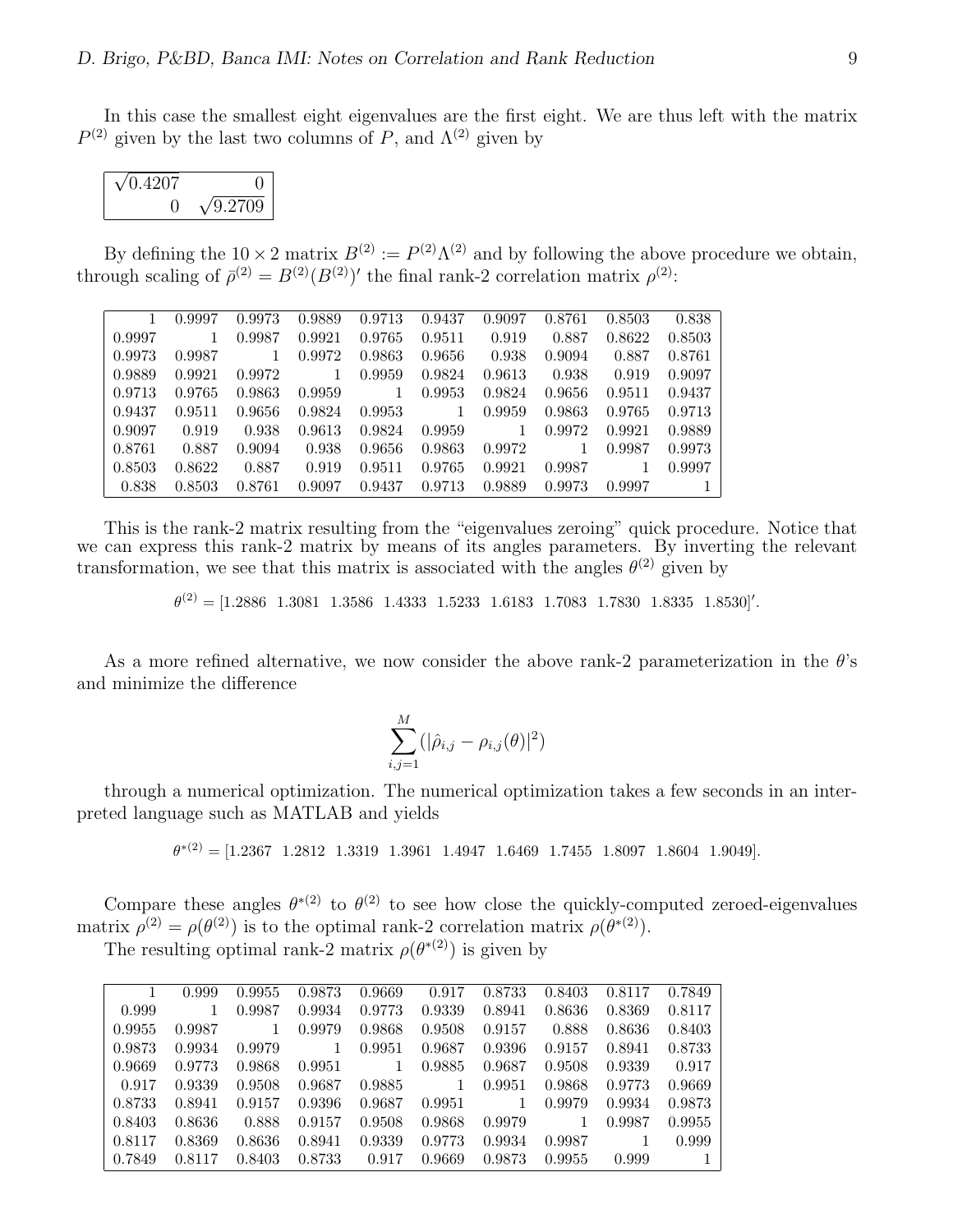To compare the difference between the original matrix  $\hat{\rho}$ , the zeroed-eigenvalues rank-2 matrix  $\rho^{(2)}$  and finally the optimal rank-2 matrix  $\rho(\theta^{*(2)})$ , we plot the second columns of the three matrices in the left hand side of figure 1.



Figure 1: On the left: Second columns of  $\hat{\rho}, \rho^{(2)}$ , and  $\rho(\theta^{*(2)})$ . On the right: Second columns of  $\hat{\rho}$ ,  $\rho^{(4)}$ , and  $\rho(\theta^{*(4)})$ 

From the left figure we see that both rank-2 formulations are in troubles because of the sigmoidlike shape they are forced to assume. On the contrary, the original correlations move away from the diagonal in an almost straight pattern. The optimal rank-2 matrix is the best we can do with a rank-2 approximation, and we see that "on average" it recovers the true correlation columns, in that it stays partly above and partly below the true correlation (almost straight) plot. Indeed, being forced to assume sigmoid-like columns, the rank-2 optimal approximation oscillates from above to below said column. The rougher zeroed-eigenvalues rank-2 reduction does not even do that, remaining always above the true correlation column. Differences are not huge but are however not negligible. Moreover, if decorrelation is more pronounced, the approximation can worsen.

We now check the analogous approximations if we resort to rank 4 approximation. The resulting correlation matrices are as follows. The zeroed-eigenvalues matrix  $\rho^{(4)}$  is given by

|        | 0.9951 | 0.9708 | 0.9379 | 0.9148 | 0.8979 | 0.8821 | 0.867  | 0.8448 | 0.8237 |
|--------|--------|--------|--------|--------|--------|--------|--------|--------|--------|
| 0.9951 |        | 0.9897 | 0.966  | 0.9435 | 0.9206 | 0.8985 | 0.8819 | 0.8627 | 0.8448 |
| 0.9708 | 0.9897 |        | 0.9922 | 0.9742 | 0.9463 | 0.9174 | 0.8986 | 0.8819 | 0.867  |
| 0.9379 | 0.966  | 0.9922 | 1      | 0.9925 | 0.9685 | 0.9388 | 0.9174 | 0.8985 | 0.8821 |
| 0.9148 | 0.9435 | 0.9742 | 0.9925 |        | 0.9904 | 0.9685 | 0.9463 | 0.9206 | 0.8979 |
| 0.8979 | 0.9206 | 0.9463 | 0.9685 | 0.9904 |        | 0.9925 | 0.9742 | 0.9435 | 0.9148 |
| 0.8821 | 0.8985 | 0.9174 | 0.9388 | 0.9685 | 0.9925 | 1.     | 0.9922 | 0.966  | 0.9379 |
| 0.867  | 0.8819 | 0.8986 | 0.9174 | 0.9463 | 0.9742 | 0.9922 |        | 0.9897 | 0.9708 |
| 0.8448 | 0.8627 | 0.8819 | 0.8985 | 0.9206 | 0.9435 | 0.966  | 0.9897 |        | 0.9951 |
| 0.8237 | 0.8448 | 0.867  | 0.8821 | 0.8979 | 0.9148 | 0.9379 | 0.9708 | 0.9951 |        |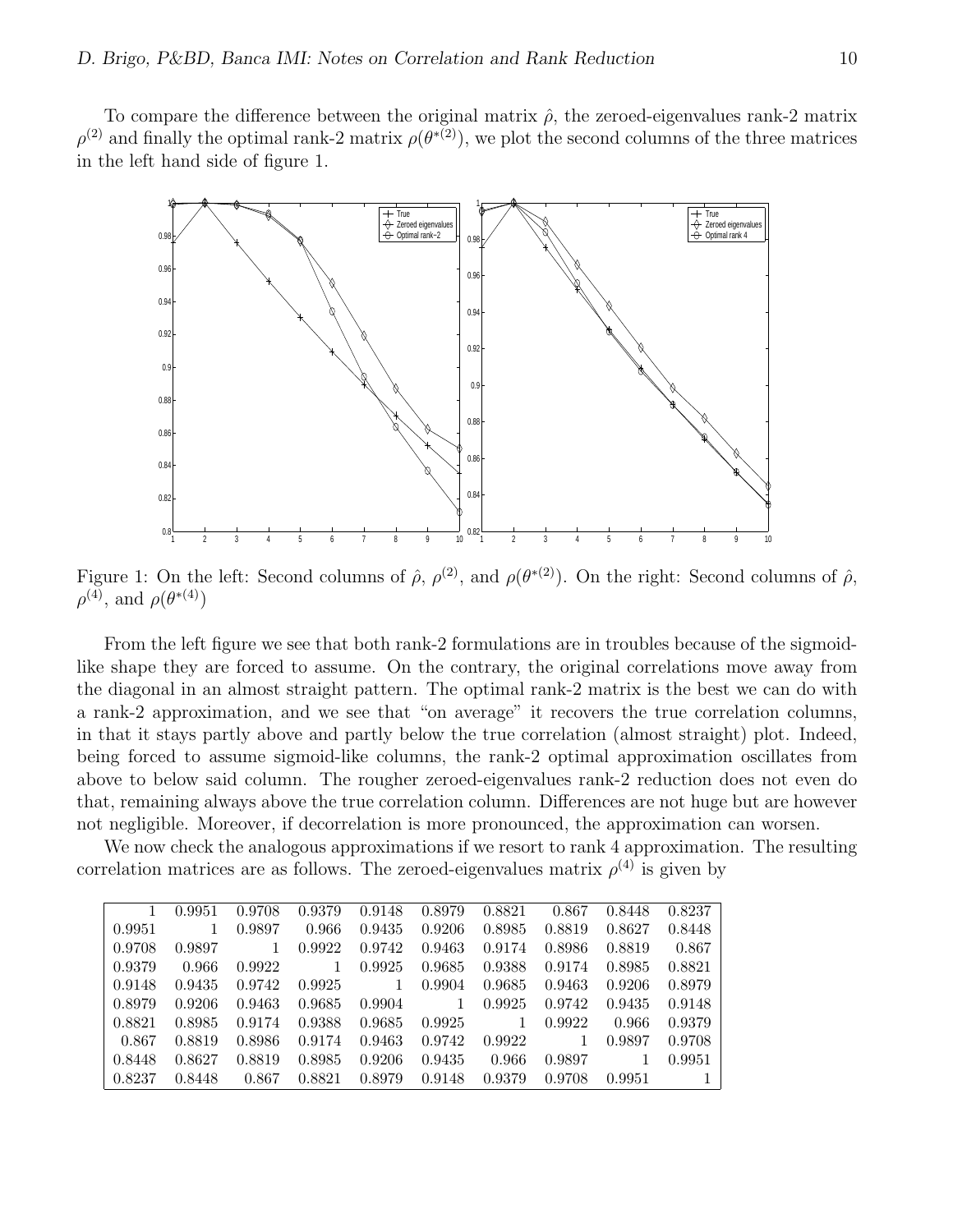whereas the optimal four-rank matrix  $\rho(\theta^{*(4)})$  based on the optimal angles is this time

|        | 0.9957 | 0.9633 | 0.9267 | 0.8999 | 0.8867 | 0.8752 | 0.8598 | 0.8346 | 0.8136 |
|--------|--------|--------|--------|--------|--------|--------|--------|--------|--------|
| 0.9957 | 1      | 0.9839 | 0.9559 | 0.9295 | 0.9078 | 0.8893 | 0.8715 | 0.8524 | 0.8346 |
| 0.9633 | 0.9839 |        | 0.9904 | 0.9673 | 0.9317 | 0.9012 | 0.8796 | 0.8715 | 0.8598 |
| 0.9267 | 0.9559 | 0.9904 | 1      | 0.9911 | 0.9603 | 0.9276 | 0.9012 | 0.8893 | 0.8752 |
| 0.8999 | 0.9295 | 0.9673 | 0.9911 |        | 0.9865 | 0.9603 | 0.9317 | 0.9078 | 0.8867 |
| 0.8867 | 0.9078 | 0.9317 | 0.9603 | 0.9865 |        | 0.9911 | 0.9673 | 0.9295 | 0.8999 |
| 0.8752 | 0.8893 | 0.9012 | 0.9276 | 0.9603 | 0.9911 |        | 0.9904 | 0.9559 | 0.9267 |
| 0.8598 | 0.8715 | 0.8796 | 0.9012 | 0.9317 | 0.9673 | 0.9904 |        | 0.9839 | 0.9633 |
| 0.8346 | 0.8524 | 0.8715 | 0.8893 | 0.9078 | 0.9295 | 0.9559 | 0.9839 |        | 0.9957 |
| 0.8136 | 0.8346 | 0.8598 | 0.8752 | 0.8867 | 0.8999 | 0.9267 | 0.9633 | 0.9957 |        |

The two matrices are associated respectively with the angles

|        | $\overline{\theta^{(4)}}$ |        |        | $\theta^{*(4)}$ |        |
|--------|---------------------------|--------|--------|-----------------|--------|
| 1.6695 | 1.7239                    | 1.2837 | 1.6844 | 1.7328          | 1.2775 |
| 1.5914 | 1.6672                    | 1.3068 | 1.6088 | 1.6828          | 1.2965 |
| 1.496  | 1.5737                    | 1.358  | 1.4688 | 1.581           | 1.3444 |
| 1.4634 | 1.4784                    | 1.4319 | 1.4435 | 1.4708          | 1.4267 |
| 1.5211 | 1.4194                    | 1.5226 | 1.5051 | 1.3957          | 1.5203 |
| 1.6205 | 1.4194                    | 1.6189 | 1.6365 | 1.3957          | 1.6213 |
| 1.6782 | 1.4784                    | 1.7097 | 1.6981 | 1.4708          | 1.7149 |
| 1.6456 | 1.5737                    | 1.7836 | 1.6728 | 1.581           | 1.7972 |
| 1.5502 | 1.6672                    | 1.8348 | 1.5328 | 1.6828          | 1.8451 |
| 1.4721 | 1.7239                    | 1.8579 | 1.4571 | 1.7328          | 1.864  |

We can plot again the second columns of the three matrices in the right-hand side of figure 1. As we see both from the figures and the tables, the approximation has improved.

When moving to rank 7 matrices, the approximation becomes very good and few differences are noticeable in the three matrices.

We now examine a more extreme case where the rates decorrelate very quickly and steeply from 1 to 0. Consider the  $10 \times 10$  full-rank correlation matrix  $\hat{\rho}$  coming from the full-rank classical parametric form:

$$
\hat{\rho}_{i,j} = \exp[-|i-j|].
$$

The matrix  $\hat{\rho}$  is this time

|        | 0.3679 | 0.1353 | 0.0498 | 0.0183 | 0.0067 | 0.0025 | 0.0009 | 0.0003 | 0.0001         |
|--------|--------|--------|--------|--------|--------|--------|--------|--------|----------------|
| 0.3679 |        | 0.3679 | 0.1353 | 0.0498 | 0.0183 | 0.0067 | 0.0025 | 0.0009 | 0.0003         |
| 0.1353 | 0.3679 | 1.     | 0.3679 | 0.1353 | 0.0498 | 0.0183 | 0.0067 | 0.0025 | 0.0009         |
| 0.0498 | 0.1353 | 0.3679 | 1      | 0.3679 | 0.1353 | 0.0498 | 0.0183 | 0.0067 | 0.0025         |
| 0.0183 | 0.0498 | 0.1353 | 0.3679 |        | 0.3679 | 0.1353 | 0.0498 | 0.0183 | 0.0067         |
| 0.0067 | 0.0183 | 0.0498 | 0.1353 | 0.3679 |        | 0.3679 | 0.1353 | 0.0498 | 0.0183         |
| 0.0025 | 0.0067 | 0.0183 | 0.0498 | 0.1353 | 0.3679 | 1      | 0.3679 | 0.1353 | 0.0498         |
| 0.0009 | 0.0025 | 0.0067 | 0.0183 | 0.0498 | 0.1353 | 0.3679 |        | 0.3679 | 0.1353         |
| 0.0003 | 0.0009 | 0.0025 | 0.0067 | 0.0183 | 0.0498 | 0.1353 | 0.3679 |        | 0.3679         |
| 0.0001 | 0.0003 | 0.0009 | 0.0025 | 0.0067 | 0.0183 | 0.0498 | 0.1353 | 0.3679 | $\overline{1}$ |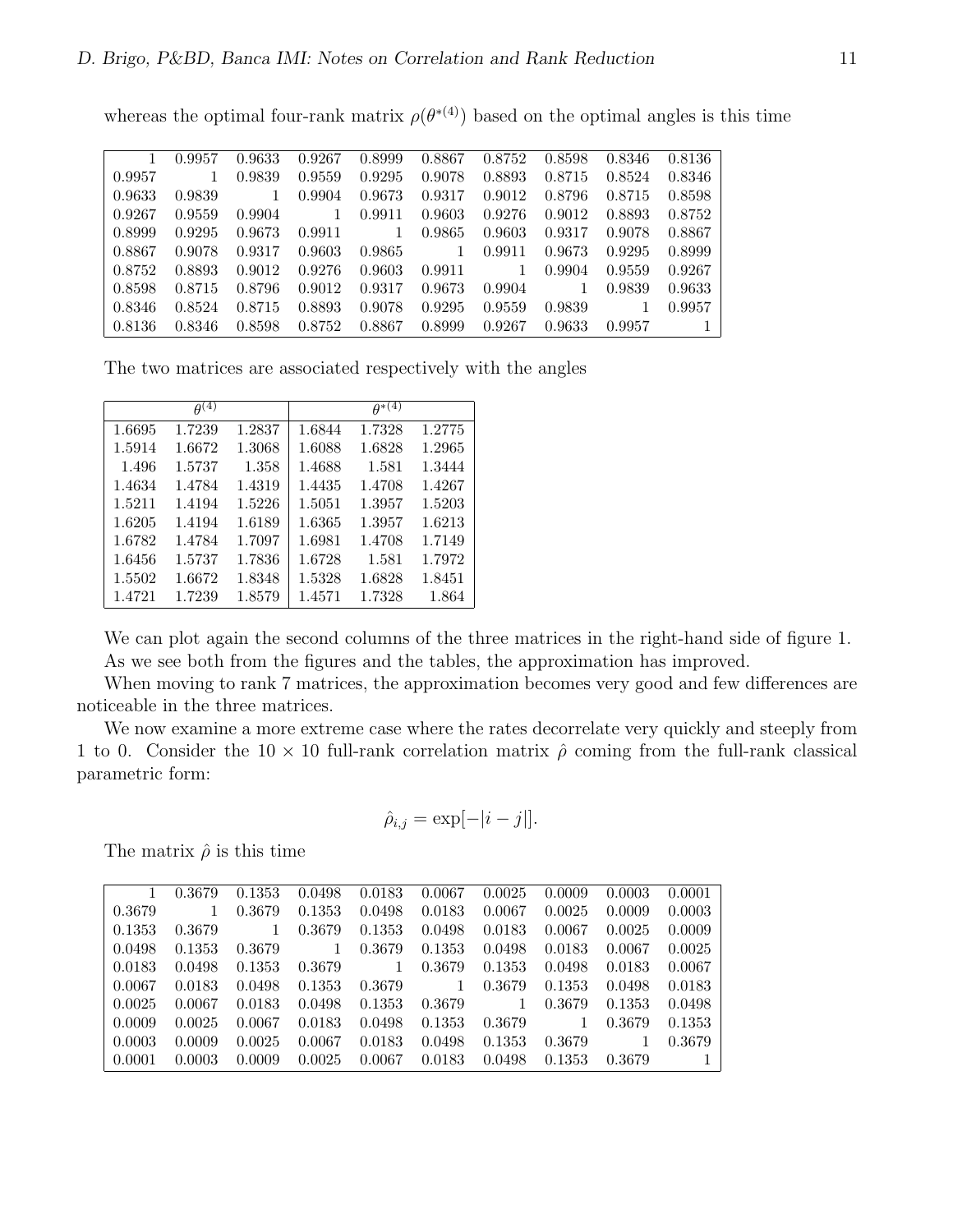If we focus on a rank-4 approximation, the zeroed-eigenvalues procedure yields a matrix  $\rho^{(4)}$ given by

|           | 0.9474   | 0.5343    | $-0.0116$ | $-0.1967$ | $-0.0427$ | 0.1425    | 0.1378    | $-0.042$ | $-0.1511$ |
|-----------|----------|-----------|-----------|-----------|-----------|-----------|-----------|----------|-----------|
| 0.9474    |          | 0.775     | 0.2884    | 0.0164    | $-0.03$   | 0.0316    | 0.0538    | $\theta$ | $-0.042$  |
| 0.5343    | 0.775    |           | 0.8137    | 0.4993    | 0.0979    | $-0.1229$ | $-0.1035$ | 0.0538   | 0.1378    |
| $-0.0116$ | 0.2884   | 0.8137    |           | 0.8583    | 0.3725    | $-0.0336$ | $-0.1229$ | 0.0316   | 0.1425    |
| $-0.1967$ | 0.0164   | 0.4993    | 0.8583    |           | 0.7658    | 0.3725    | 0.0979    | $-0.03$  | $-0.0427$ |
| $-0.0427$ | $-0.03$  | 0.0979    | 0.3725    | 0.7658    |           | 0.8583    | 0.4993    | 0.0164   | $-0.1967$ |
| 0.1425    | 0.0316   | $-0.1229$ | $-0.0336$ | 0.3725    | 0.8583    |           | 0.8137    | 0.2884   | $-0.0116$ |
| 0.1378    | 0.0538   | $-0.1035$ | $-0.1229$ | 0.0979    | 0.4993    | 0.8137    |           | 0.775    | 0.5343    |
| $-0.042$  | $\Omega$ | 0.0538    | 0.0316    | $-0.03$   | 0.0164    | 0.2884    | 0.775     |          | 0.9474    |
| $-0.1511$ | $-0.042$ | 0.1378    | 0.1425    | $-0.0427$ | $-0.1967$ | $-0.0116$ | 0.5343    | 0.9474   |           |

The optimization on an angle-parameterized rank-4 matrix yields the following output matrix  $\rho(\theta^{*(4)})$ :

|           | 0.9399    | 0.4826    | $-0.0863$ | $-0.2715$ | $-0.0437$ | 0.1861    | 0.1808    | $-0.077$  | $-0.2189$ |
|-----------|-----------|-----------|-----------|-----------|-----------|-----------|-----------|-----------|-----------|
| 0.9399    |           | 0.7515    | 0.234     | $-0.0587$ | $-0.0572$ | 0.0496    | 0.0843    | $-0.0135$ | $-0.077$  |
| 0.4826    | 0.7515    |           | 0.7935    | 0.4329    | 0.015     | $-0.1745$ | $-0.1195$ | 0.0843    | 0.1808    |
| $-0.0863$ | 0.234     | 0.7935    |           | 0.8432    | 0.3222    | $-0.0872$ | $-0.1745$ | 0.0496    | 0.1861    |
| $-0.2715$ | $-0.0587$ | 0.4329    | 0.8432    |           | 0.7421    | 0.3222    | 0.015     | $-0.0572$ | $-0.0437$ |
| $-0.0437$ | $-0.0572$ | 0.015     | 0.3222    | 0.7421    |           | 0.8432    | 0.4329    | $-0.0587$ | $-0.2715$ |
| 0.1861    | 0.0496    | $-0.1745$ | $-0.0872$ | 0.3222    | 0.8432    |           | 0.7935    | 0.234     | $-0.0863$ |
| 0.1808    | 0.0843    | $-0.1195$ | $-0.1745$ | 0.015     | 0.4329    | 0.7935    |           | 0.7515    | 0.4826    |
| $-0.077$  | $-0.0135$ | 0.0843    | 0.0496    | $-0.0572$ | $-0.0587$ | 0.234     | 0.7515    |           | 0.9399    |
| $-0.2189$ | $-0.077$  | 0.1808    | 0.1861    | $-0.0437$ | $-0.2715$ | $-0.0863$ | 0.4826    | 0.9399    |           |

If we resort to a rank-7 approximation, the zeroed-eigenvalues approach yields the following matrix  $\rho^{(7)}$ :

|           | 0.5481    | 0.0465    | 0.0944    | 0.0507    | $-0.0493$ | 0.034     | 0.0169    | $-0.0441$ | 0.0284    |
|-----------|-----------|-----------|-----------|-----------|-----------|-----------|-----------|-----------|-----------|
| 0.5481    |           | 0.6737    | 0.0647    | 0.0312    | 0.112     | $-0.0477$ | $-0.0162$ | 0.0691    | $-0.0441$ |
| 0.0465    | 0.6737    |           | 0.579     | 0.1227    | 0.0353    | 0.0562    | 0.0012    | $-0.0162$ | 0.0169    |
| 0.0944    | 0.0647    | 0.579     |           | 0.5822    | 0.0674    | 0.0806    | 0.0562    | $-0.0477$ | 0.034     |
| 0.0507    | 0.0312    | 0.1227    | 0.5822    |           | 0.6472    | 0.0674    | 0.0353    | 0.112     | $-0.0493$ |
| $-0.0493$ | 0.112     | 0.0353    | 0.0674    | 0.6472    |           | 0.5822    | 0.1227    | 0.0312    | 0.0507    |
| 0.034     | $-0.0477$ | 0.0562    | 0.0806    | 0.0674    | 0.5822    |           | 0.579     | 0.0647    | 0.0944    |
| 0.0169    | $-0.0162$ | 0.0012    | 0.0562    | 0.0353    | 0.1227    | 0.579     |           | 0.6737    | 0.0465    |
| $-0.0441$ | 0.0691    | $-0.0162$ | $-0.0477$ | 0.112     | 0.0312    | 0.0647    | 0.6737    |           | 0.5481    |
| 0.0284    | $-0.0441$ | 0.0169    | 0.034     | $-0.0493$ | 0.0507    | 0.0944    | 0.0465    | 0.5481    |           |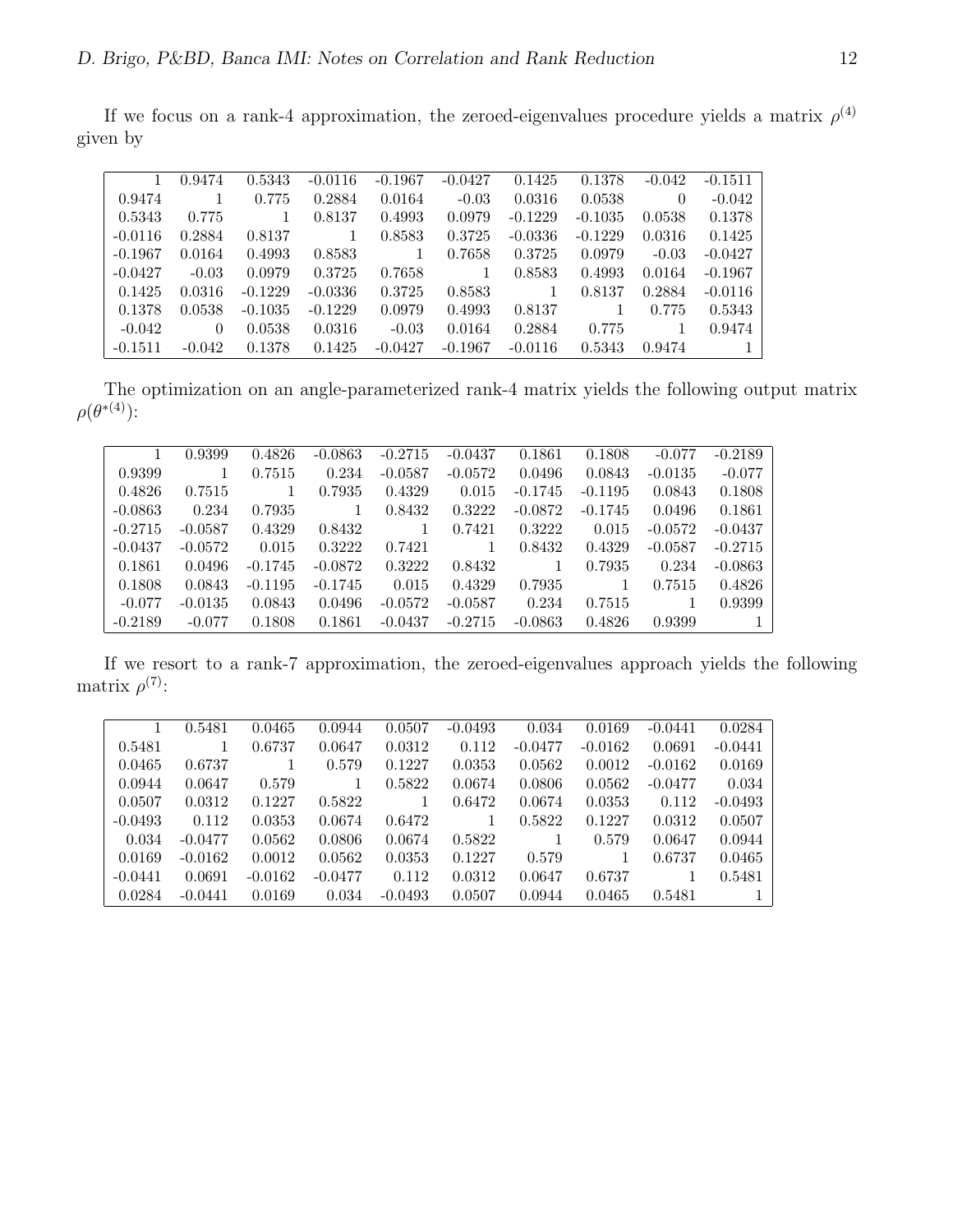The optimization on an angle-parameterized rank-7 matrix yields the following output matrix  $\rho(\theta^{*(7)})$ :

|           | 0.5592    | $-0.0177$ | 0.1085    | 0.0602    | $-0.0795$ | 0.0589    | 0.018     | $-0.0734$ | 0.0667    |
|-----------|-----------|-----------|-----------|-----------|-----------|-----------|-----------|-----------|-----------|
| 0.5592    |           | 0.5992    | 0.0202    | 0.0277    | 0.1123    | $-0.0652$ | $-0.008$  | 0.0797    | $-0.0734$ |
| $-0.0177$ | 0.5992    |           | 0.5464    | 0.0618    | 0.0401    | 0.0561    | $-0.012$  | $-0.008$  | 0.018     |
| 0.1085    | 0.0202    | 0.5464    |           | 0.5556    | 0.018     | 0.0834    | 0.0561    | $-0.0652$ | 0.0589    |
| 0.0602    | 0.0277    | 0.0618    | 0.5556    |           | 0.5819    | 0.018     | 0.0401    | 0.1123    | $-0.0795$ |
| $-0.0795$ | 0.1123    | 0.0401    | 0.018     | 0.5819    |           | 0.5556    | 0.0618    | 0.0277    | 0.0602    |
| 0.0589    | $-0.0652$ | 0.0561    | 0.0834    | 0.018     | 0.5556    |           | 0.5464    | 0.0202    | 0.1085    |
| 0.018     | $-0.008$  | $-0.012$  | 0.0561    | 0.0401    | 0.0618    | 0.5464    |           | 0.5992    | $-0.0177$ |
| $-0.0734$ | 0.0797    | $-0.008$  | $-0.0652$ | 0.1123    | 0.0277    | 0.0202    | 0.5992    |           | 0.5592    |
| 0.0667    | $-0.0734$ | 0.018     | 0.0589    | $-0.0795$ | 0.0602    | 0.1085    | $-0.0177$ | 0.5592    |           |

We plot the fifth columns of the original matrix and of the rank-4 approximations in the left part of figure 2. It is clear that, due to the steep decorrelation pattern when moving off the diagonal, both 4-rank approximations are worse than with our earlier example. To obtain a better approximation we have to resort to 7-rank matrices, and the related plots are on the right hand side of figure 2. Keep in mind, however, that this is an extreme case and that in general rank-4 approximations are satisfactory in most situations.



Figure 2: On the left: Fifth columns of  $\hat{\rho}, \rho^{(4)}$ , and  $\rho(\theta^{*(4)})$ . On the right: Fifth columns of  $\hat{\rho}, \rho^{(7)}$ , and  $\rho(\theta^{*(7)})$ 

#### 3.4 Reducing the angles

There are some problems left with the general angles parameterization. We pointed out in Section 3.1 that the  $\theta$  parameters are redundant. Let us consider the full rank case  $n = M$  for a start. In this case we have  $M(M-1)$  angle parameters  $\theta$ , whereas we just need half these parameters to characterize a correlation matrix. Recently, Rapisarda (2002) found an interesting solution to this problem, based on a geometric interpretation of the angles parameterization. Rapisarda (2002)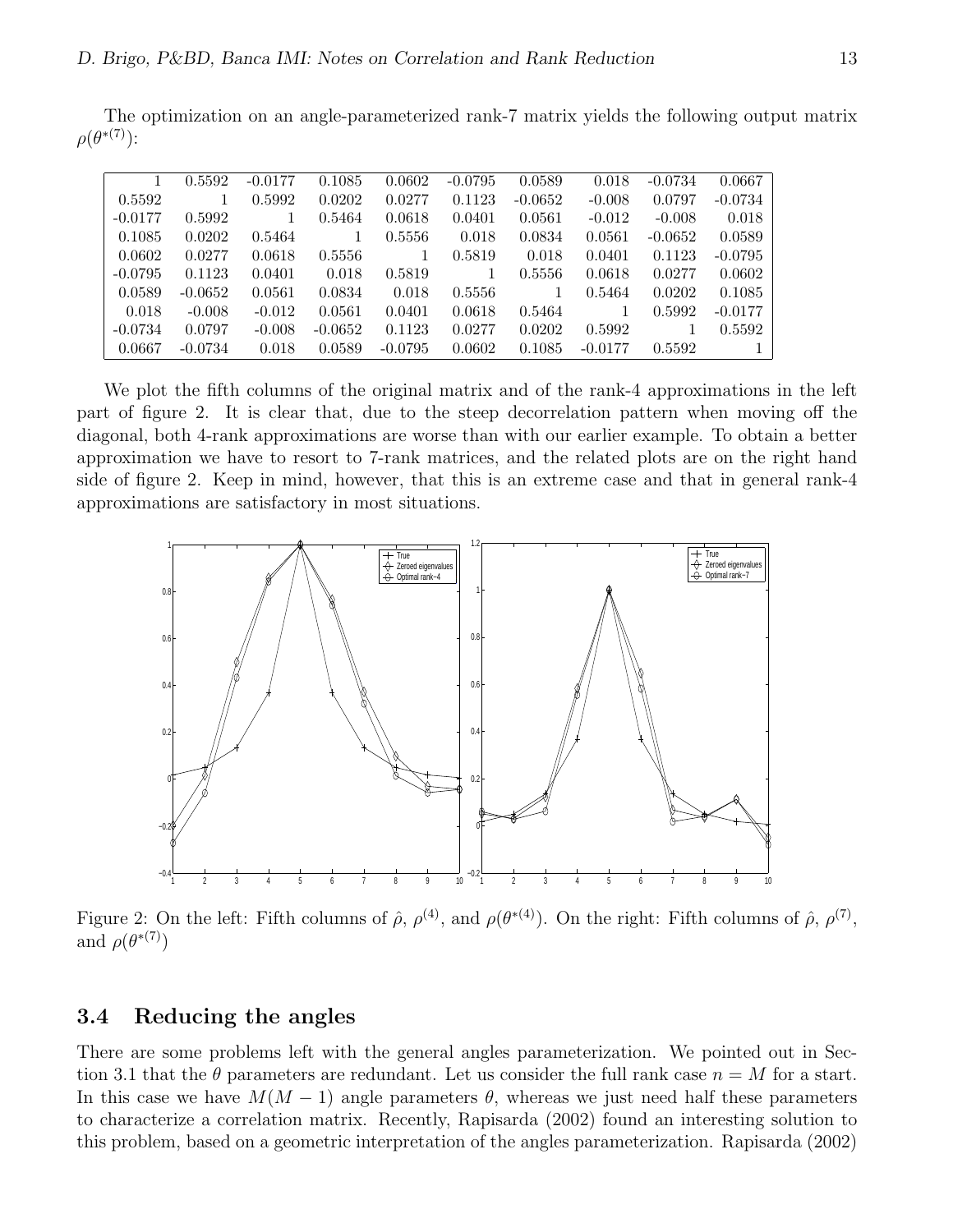bases his interpretation on the idea of subsequent Jacobi rotations. Roughly speaking, it turns out that the correlation matrix can be obtained by mutual projections of versors obtained by subsequent rotations of a starting versor. The redundancy in the angles parameterization comes essentially from not fixing this initial versor. If we establish this initial versor to be for example  $[1, 0, \ldots, 0]$ ', then redundancy vanishes, and if further we take  $\theta_{i,j} = 0$  for each  $j \geq i$  when  $i < n$ , we obtain a "canonical" version of the angle parameterization that is as rich as the initial one in terms of correlation matrices. Incidentally, notice that now the number of nonzero angles is  $M(M-1)/2$  in the full-rank case  $(n = M)$ , exactly the number of different entries in a general full-rank correlation matrix. For example, in case  $M = n = 5$ , we have the angles matrix

| 0                 | 0                | 0              | 0                 |
|-------------------|------------------|----------------|-------------------|
| $\theta_{2,1}$    | $\left( \right)$ | $\mathbf{0}$   | $\mathbf{\Omega}$ |
| $\theta_{3,1}$    | $\theta_{3,2}$   | 0              | $\mathbf{\Omega}$ |
| $\theta_{4,1}$    | $\theta_{4,2}$   | $\theta_{4,3}$ | $\mathbf{\Omega}$ |
| $\theta$ .<br>5,1 | A<br>5,2         | 5,3            | 5,4               |

to which corresponds a triangular matrix  $B(\theta)$ :

|           | $\left( \right)$ | $\mathbf{\Omega}$ | $\left( \right)$ | П                 |
|-----------|------------------|-------------------|------------------|-------------------|
| $b_{2,1}$ | $b_{2,2}$        | $\Box$            | $\mathbf{0}$     | 0                 |
| $b_{3,1}$ | $b_{3,2}$        | $b_{3,3}$         | $\left( \right)$ | 0                 |
| $b_{4,1}$ | $b_{4,2}$        | $b_{4,3}$         | $b_{4,4}$        | $\mathbf{\Omega}$ |
| $b_{5,1}$ | $b_{5,2}$        | $b_{5,3}$         | $b_{5,4}$        | $b_{5,5}$         |

which is the Cholesky decomposition of the correlation matrix  $\rho(\theta)$ .

More generally, when the rank is smaller than the matrix size,  $n < M$ , we have a similar triangular matrix on top, followed below by a rectangular matrix. For example, in case  $n = 5$  and  $M = 10$ , we have

| 0               | $\left( \right)$ | $\left( \right)$ | 0                |
|-----------------|------------------|------------------|------------------|
|                 |                  |                  |                  |
| $\theta_{2,1}$  | 0                | 0                | $\left( \right)$ |
| $\theta_{3,1}$  | $\theta_{3,2}$   | 0                | 0                |
| $\theta_{4,1}$  | $\theta_{4,2}$   | $\theta_{4,3}$   | 0                |
| $\theta_{5,1}$  | $\theta_{5,2}$   | $\theta_{5,3}$   | $\theta_{5,4}$   |
| $\theta_{6,1}$  | $\theta_{6,2}$   | $\theta_{6.3}$   | $\theta_{6,4}$   |
| $\theta_{7,1}$  | $\theta_{7,2}$   | $\theta_{7,3}$   | $\theta_{7,4}$   |
| $\theta_{8,1}$  | $\theta_{8,2}$   | $\theta_{8,3}$   | $\theta_{8,4}$   |
| $\theta_{9,1}$  | $\theta_{9,2}$   | $\theta_{9,3}$   | $\theta_{9,4}$   |
| $\theta_{10,1}$ | $\theta_{10,2}$  | $\theta_{10,3}$  | $\theta_{10,4}$  |

and a similar structure holds for the  $B(\theta)$  matrix.

The above standardization of the  $\theta$ 's (and the induced standardization on the B's) helps by reducing the number of parameters in the optimization and also in other respects. It is further possible to constrain the angles in suitable intervals in order to avoid further redundancy. These problems are discussed in Rapisarda (2002).

As an example, we consider again the matrix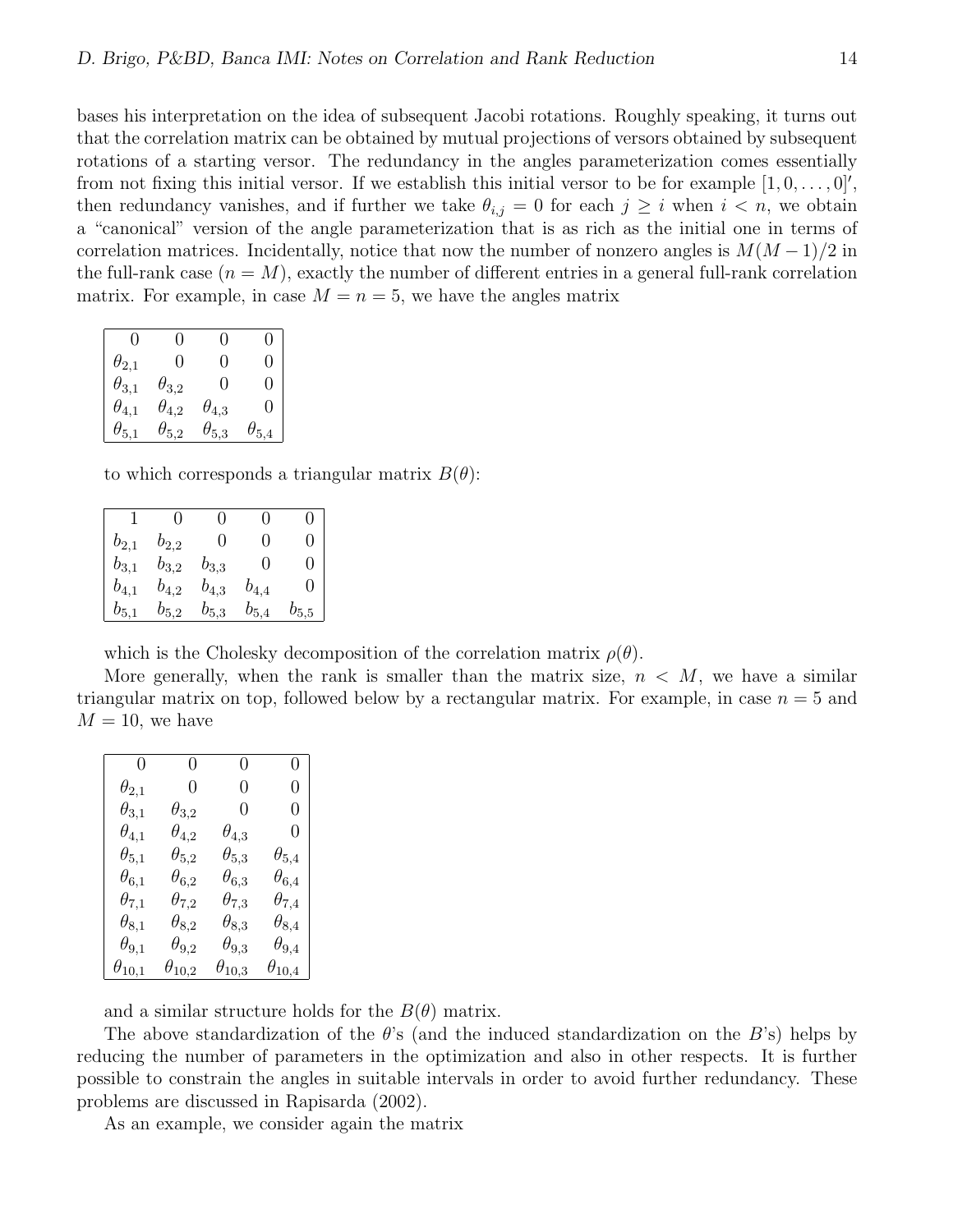$$
\hat{\rho}_{i,j} = \exp[-|i-j|]
$$

given earlier, with  $M = 10$ . If we take  $n = 4$ , the resulting canonical "triangularized" angles, replacing the partly redundant  $\theta^{*(4)}$  given earlier, are

|               | $A^{**}$ (   |                  |
|---------------|--------------|------------------|
| $\mathcal{O}$ | $\mathbf{0}$ | $\left( \right)$ |
| 0.3387        | 0            | 0                |
| 1.0656        | 0.0221       | O                |
| 1.6565        | 0.3039       | 0.6206           |
| 1.8519        | 0.8419       | 0.7275           |
| 1.6264        | 1.5406       | 0.9085           |
| 1.3974        | 1.8835       | 1.2993           |
| 1.3922        | 1.8061       | 1.9873           |
| 1.6417        | 1.4174       | 2.5489           |
| 1.7839        | 1.212        | 2.8069           |

The related matrices  $\rho(\theta^{*(4)})$  and  $\rho(\theta^{*(4)})$ , although being very close, are not exactly equal, since the final result depends on approximations and details concerning the optimization procedure. Since by taking away the first (zeroed) row of this canonical  $\theta$ 's matrix one is left with a lower triangular matrix on top, we refer to this canonical  $\theta$  parameterization as to the "triangular angles" parameterization".

For more details and a geometric insight on this procedure see Rapisarda (2002) and Brigo, Mercurio and Rapisarda (2002).

## References

- [1] Brigo, D., Mercurio, F. (2001). Interest-Rate Models: Theory and Practice, Springer Verlag, Berlin.
- [2] Brigo, D., Mercurio, F. (2002). Calibrating LIBOR, Risk Magazine, 2002 January issue.
- [3] Brigo, D., Mercurio, F., and Rapisarda, F. (2002). In progress.
- [4] Morini, M. (2002). Private communication.
- [5] Rapisarda, F. (2002). Parameterizing correlations: A geometric intepretation. Preprint.
- [6] Rebonato, R. (1999c) On the Simultaneous Calibration of Multifactor Lognormal Interest Rate Models to Black Volatilities and to the Correlation Matrix. The Journal of Computational Finance 2, 5-27.
- [7] Rebonato, R. (1999d) Volatility and Correlation. Wiley, Chichester.
- [8] Rebonato, R., and Jäckel, P. (1999). The most general methodology to create a valid correlation matrix for risk management and option pricing purposes. QUARC preprint, available at http://www.rebonato.com